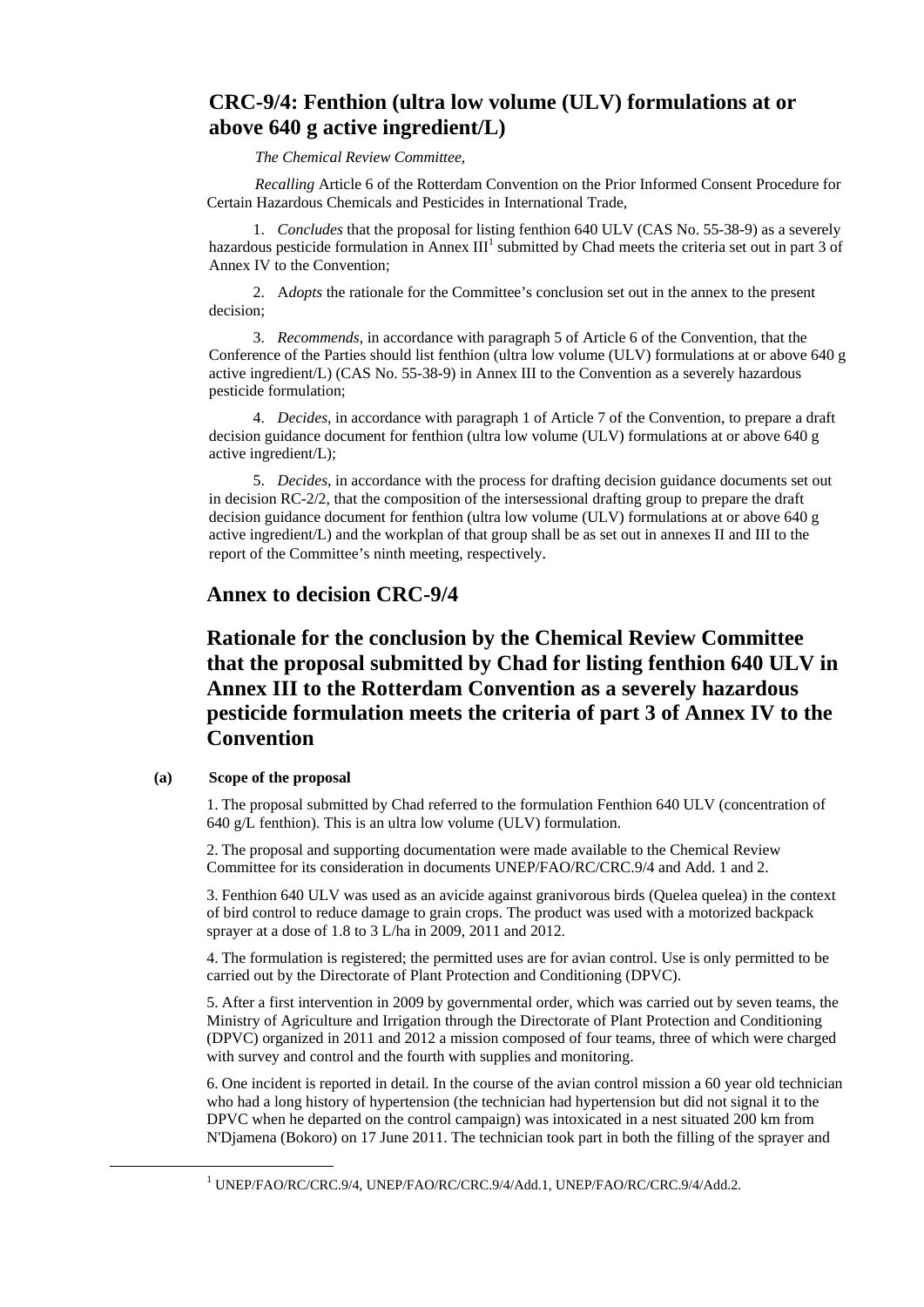application of the pesticide. He was wearing protective clothing during the whole operation, including a hat, glasses, mask, a cotton overall, gloves and boots covered by trousers. The effects were observed one hour after application. The intoxicated person showed the following symptoms: vomiting, abundant salivation and titubation. He was immediately brought to Bokoro hospital, then moved to the emergency department of N'Djamena hospital, where he received further care. On the advice of the doctor, he was discharged the same day for home care. Unfortunately, despite the care at home, he relapsed on the fourth day and passed away.

7. In document UNEP/FAO/RC/CRC.9/4/Add.1 a second case of lethal intoxication of an operator following handling/land treatment with Fenthion 640 ULV is mentioned as occurring in 2009. In addition, one operator had gone into a coma for one week under the same circumstances. However, these cases were not included in the pesticide incident report form that was included in the proposal.

8. The documentation required according to part 1 of Annex IV to the Convention was submitted by Chad in its proposal and published in PIC Circular XXXVI, of December 2012.

9. The information collected by the Secretariat according to part 2 of Annex IV to the Convention was submitted by Parties and observers and was made available to the Committee in document UNEP/FAO/RC/CRC.9/4/Add.2.

#### **(b) Annex IV, part 3, paragraph (a) criterion**

*In reviewing the proposals forwarded by the Secretariat pursuant to paragraph 5 of Article 6, the Chemical Review Committee shall take into account:* 

*(a) The reliability of the evidence indicating that use of the formulation, in accordance with common or recognized practices within the proposing Party, resulted in the reported incidents;* 

10. In Chad, Fenthion 640 ULV is reported to have been used in the field near grain crops and it was applied by means of motorized backpack sprayers against bird roosts at rates of 1.8 to 3 L/ha. The product label gives, among other information, an indication of high toxicity by inhalation and prolonged ingestion.

11. The use of Fenthion 640 ULV was by governmental order of the Ministry of Agriculture and Irrigation through the Directorate of Plant Protection and Conditioning (DPVC), which had organized bird control teams in 2009, 2011 and 2012.

12. An incident was reported of lethal intoxication of a 60 year old technician who had been involved in mixing and loading and had sprayed the product onto bird nests during the night by the use of a backpack sprayer. He was wearing protective clothing during the whole operation: a protective kit comprising a hat, glasses, mask, a cotton overall, gloves and boots covered by trousers.

13. Although there was uncertainty regarding the causal link between the death of the operator and the use of Fenthion 640 ULV taking into account his precondition of hypertension, the operator's symptoms can be clearly linked to intoxication resulting from that use. Further it is noted that the adverse effects from organophosphates poisoning generally can be acute, intermediate or delayed.

14. The Committee concluded that the evidence indicating that the use of Fenthion 640 ULV in accordance with common and recognized practices within Chad resulted in the reported incident was reliable.

15. The Committee concluded that this criterion was met.

#### **(c) Annex IV, part 3, paragraph (b) criterion**

*(b) The relevance of such incidents to other States with similar climate, conditions and patterns of use of the formulation;* 

16. Documentation was available to the Committee (UNEP/FAO/RC/CRC.9/4/Add.2) indicating that the above listed conditions for Chad are similar to the conditions prevailing in other African States. It is reported from Gambia that in the 1980s the product was used for bird control (UNEP/FAO/RC/CRC.9/4/Add.2). The product is used for control of granivorous birds in Niger and has been used for that purpose for more than 20 years in Mauritania

(UNEP/FAO/RC/CRC.9/4/Add.2). In a master's thesis from Mauritania, cases of poisoning caused by avicide treatments of fenthion are reported (UNEP/FAO/RC/CRC.9/4/Add.2).

17. Various formulations of fenthion are in use as an insecticide in several countries (e.g., Australia, Madagascar, Morocco and New Zealand).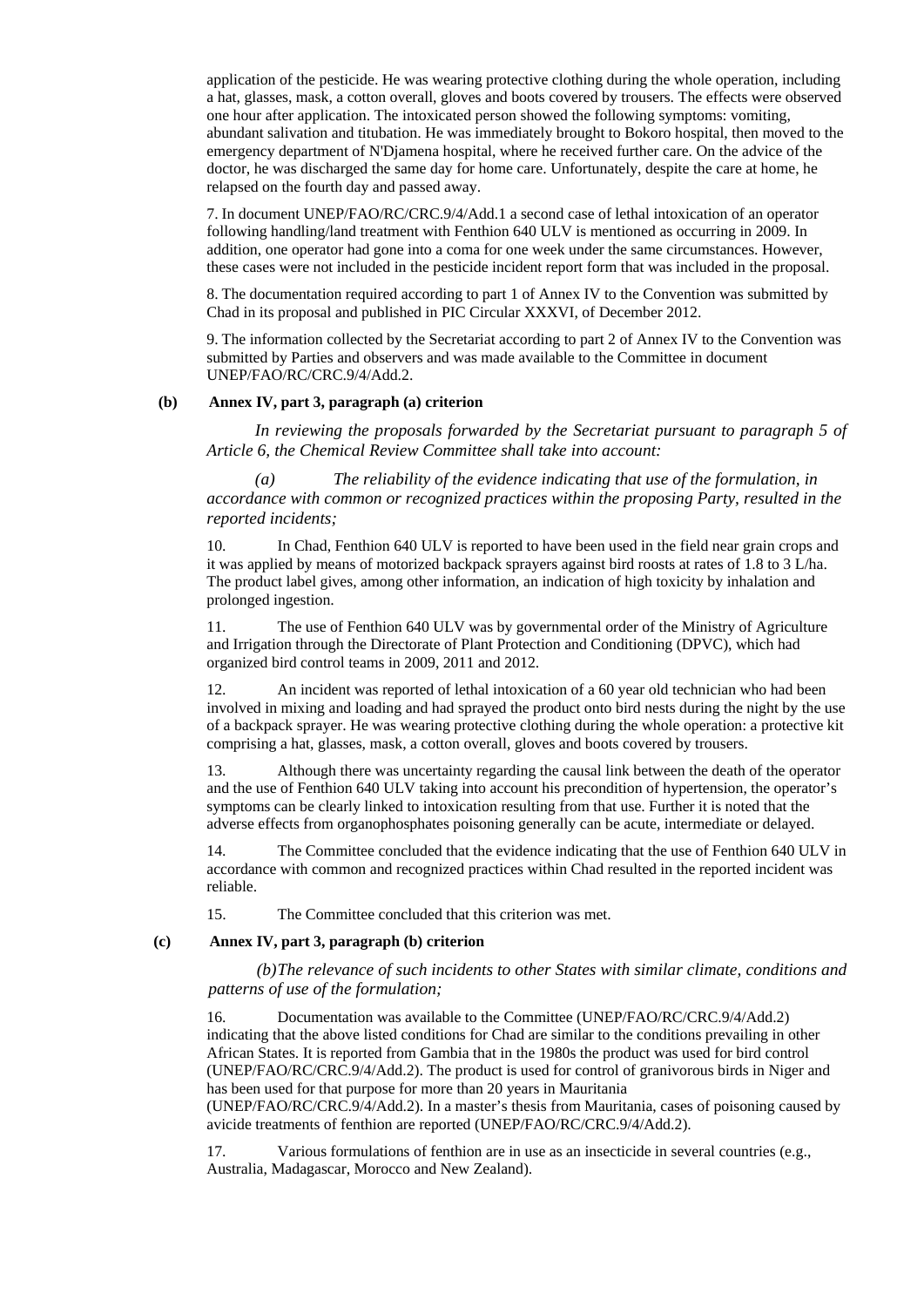18. A case of poisoning with a different fenthion formulation is reported from Norway in the context of a suicide attempt (UNEP/FAO/RC/CRC.9/4/Add.2). Poisoning incidents from the use of fenthion in mosquito control are reported by the Food and Agriculture Organization of the United Nations (UNEP/FAO/RC/CRC.9/4/Add.2).

19. Taking into account the information available, the Committee concluded that the criterion was met.

#### **(d) Annex IV, part 3, paragraph (c) criterion**

*(c) The existence of handling or applicator restrictions involving technology or techniques that may not be reasonably or widely applied in States lacking the necessary infrastructure;* 

20. In Chad, the application of Fenthion 640 ULV is restricted to technicians specialized in bird control (Plant Protection Service teams equipped with motorized backpack sprayers or aerial application by specialized companies).

21. Information on general handling or applicator restrictions for the use of products containing fenthion have been provided by several parties, namely, the European Union, Australia and Norway. The information provided by parties shows that personal protective equipment is required in order to protect operators from adverse effects when applying plant protection products containing fenthion.

22. Taking into account the information available, the Committee concluded that the criterion was met.

#### **(e) Annex IV, part 3, paragraph (d) criterion**

*(d) The significance of reported effects in relation to the quantity of the formulation used;* 

23. In Chad, Fenthion 640 ULV is reported to have been used in the field near grain crops. It was applied to bird roosts in 2009, 2011 and 2012 by means of motorized backpack sprayers. The following quantities were used: in 2009 112 litres was used to treat 45 dormitories (59 ha) for ten days for one hour per day by six land teams at a dose of 1.8 L/ha; in 2011 105.5 litres was used to treat 16 dormitories (54.7 ha) for 30 days for one hour per day by six land teams at a dose of 1.9 L/ha; in 2012 275 litres was used to treat 25 dormitories (53 ha) for 30 days for one hour per day by 3 land teams at a dose of 3 L/ha.

24. In 2011, the mission lasted 45 days for the teams in charge of survey and control and 15 days for the team in charge of supply and monitoring, from 6 June to 21 July 2011.

25. The information from Chad demonstrates that fenthion 640 ULV was used at a commonly used dose and on a small area only. However, the observed effects were quite important since serious health problems were reported.

26. Taking into account the information available, the Committee concluded that this criterion was met.

#### **(f) Annex IV, part 3, paragraph (e) criterion**

*(e) That intentional misuse is not in itself an adequate reason to list a formulation in Annex III.* 

27. Intentional misuse was not reported as a reason for the proposal.

28. Taking into account the information available, the Committee concluded that this criterion was met.

#### **(g) Conclusion**

29. The Committee concluded at its ninth session that the proposal from Chad to list Fenthion 640 ULV (640 g/L fenthion) in Annex III to the Convention as a severely hazardous pesticide formulation met the documentation requirements of Annex IV part 1 and the criteria set out in part 3 of Annex IV to the Convention, considering the information collected by the Secretariat according to part 2 of Annex IV.

30. The Committee therefore recommends that fenthion (ultra low volume (ULV) formulations at or above 640 g active ingredient/L) (CAS No. 55-38-9) be included in Annex III to the Rotterdam Convention as a severely hazardous pesticide formulation.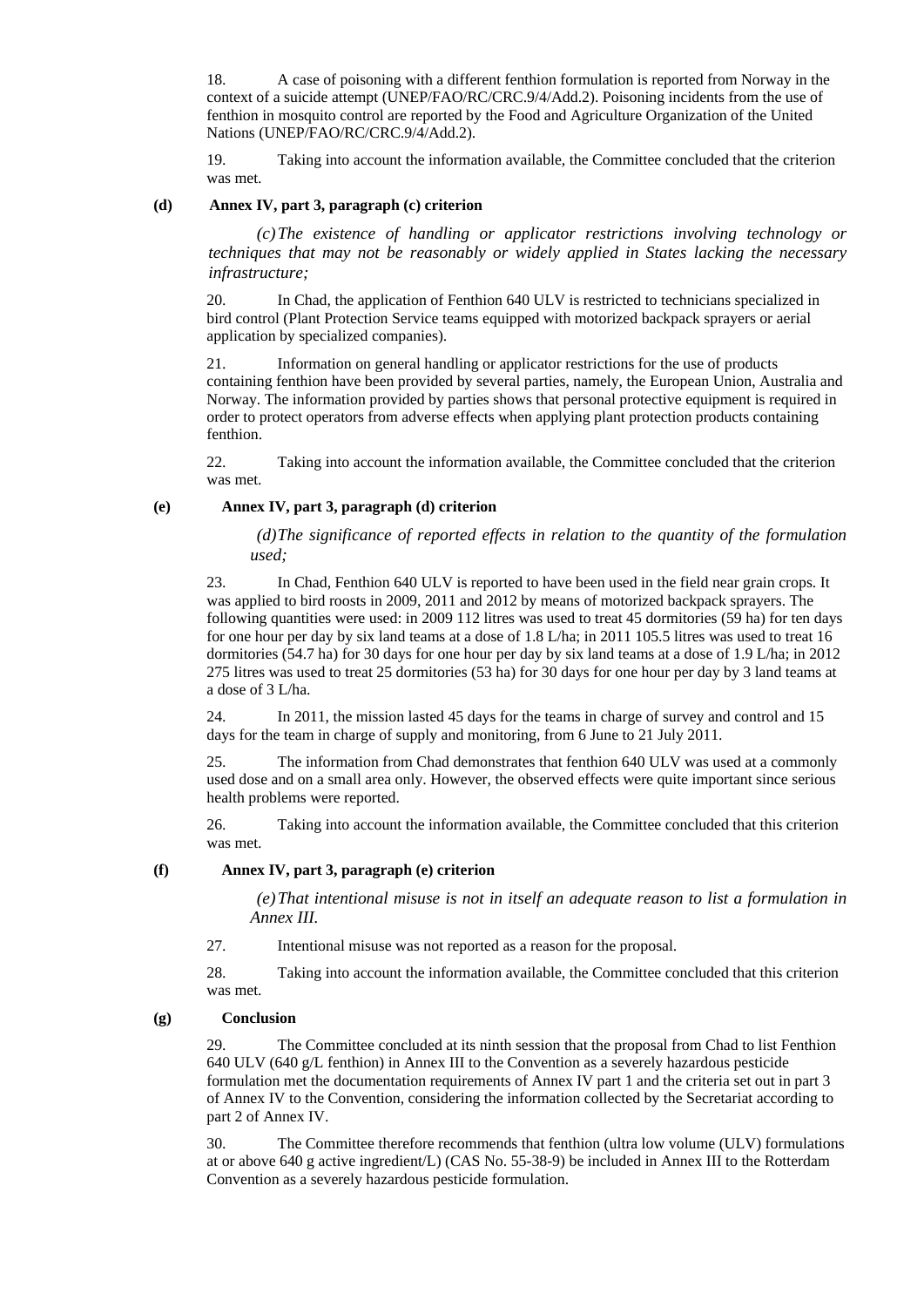## **Annex II**

## **Composition of intersessional drafting groups (2013–2014)**<sup>2</sup>

#### **Drafting group on methamidophos**

Chair: Mr. Gilberto Fillmann (Brazil) Co‐Chair: Mr. Jürgen Helbig (Spain) Members: Ms. Anja Bartels (Austria) Ms. Anahit Aleksandryan (Armenia)\* Ms. Jacqueline Arroyo (Ecuador)\* Ms. Miriam Seng (Germany) Mr. Peter Opiyo (Kenya)\* Mr. Arturo Gavilán (Mexico) Ms. Leonarda van Leeuwen (Netherlands) Ms. Susan Collier (New Zealand)\* Mr. Muhammad Bashir Khan (Pakistan)\* Ms. Vilma Morales Quillama (Peru)\* Mr. Mohamad Saleh I.T.Makki (Saudi Arabia) Mr. Azhari Omer Abdelbagi (Sudan)\* Mr. Abdullah M. Shamlan (Yemen)\* Mr. Boniface Mbewe (Zambia)

#### **Drafting group on fenthion (ultra low volume (ULV) formulations at or above 640 g active ingredient/L)**

Chair: Ms. Anja Bartels (Austria)

Co-Chair: Ms. Parvoleta Luleva (Bulgaria)

Members: Mr. Victor N'Goka (Congo) Mr. Droh Lanciné Goné (Côte d'Ivoire)\* Ms. Jacqueline Arroyo (Ecuador)\* Ms. Miriam Seng (Germany) Mr. Ram Niwas Jindal (India) Mr. Mehdi Ghaemian (Islamic Republic of Iran)\* Mr. Michael Ramsay (Jamaica)\* Mr. Peter Opiyo (Kenya)\* Ms. Amal Al-Rashdan (Kuwait) Mr. Gaussono Kanouté (Mali) Mr. Sidi Ould Aloueimine (Mauritania)\* Mr. Arturo Gavilán (Mexico) Ms. Leonarda van Leeuwen (Netherlands) Ms. Magadalena Frydrych (Poland) Mr. Jung-Kwan Seo (Republic of Korea) Mr. Jürgen Helbig (Spain) Mr. Azhari Abdelbagi (Sudan)\* Ms. Sarah Maillefer (Switzerland)

 $\overline{\phantom{a}}$  $2$  Committee members whose names are marked with an asterisk will end their terms on 30 April 2014.